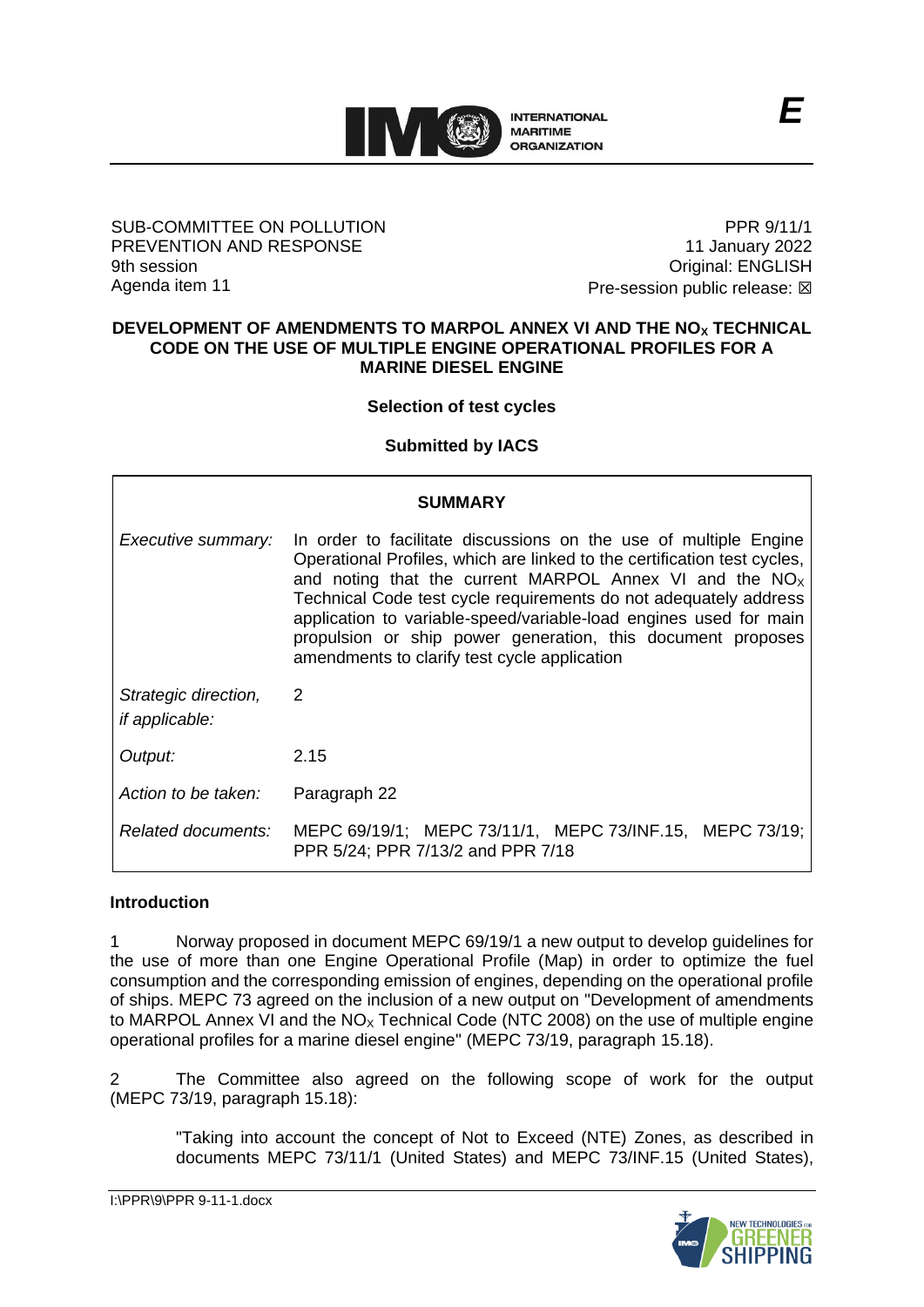clarify whether multiple engine operational profiles are allowed, and if so, what regulatory controls should be applied, noting these may also need to include amendments to MARPOL Annex VI and the  $NO<sub>x</sub>$  Technical Code 2008; and if not allowed, then what amendments would be necessary to MARPOL Annex VI and the  $NO<sub>x</sub>$  Technical Code (NTC) 2008 to explicitly prohibit multiple engine operational profiles."

3 IACS notes that the subject output is linked to the certification test cycles prescribed in MARPOL Annex VI and the NTC 2008 and that matters relating to the difficulty of application of the existing test cycles to diesel-electric installations have previously been highlighted in document PPR 7/13/2 (Finland) and by IACS' efforts to further revise existing IACS UI MPC 51 (see document PPR 7/18).

4 Further, IACS notes that the increasing application of hybrid-powered vessels, Direct Current (DC) electric power technology and the introduction of variable-speed/variable-load engines used for propulsion and power generation creates new challenges for application of the existing test cycles.

5 In order to facilitate harmonized application of MARPOL Annex VI and the NTC 2008 with respect to applicable test cycles, IACS proposes amendments to the existing test cycle application scope to better cover the emerging range of engines applied to modern marine propulsion and power generation arrangements.

# **Background**

6 Appendix II of MARPOL Annex VI and paragraph 3.2 of the NTC 2008 define the following test cycles, weighting factors and applications to be applied in the certification of marine diesel engines in accordance with regulation 13 of MARPOL Annex VI:

- ".1 For constant-speed marine engines for ship main propulsion, including diesel-electric drive, test cycle E2 shall be applied;
- .2 For controllable-pitch propeller sets test cycle E2 shall be applied;
- .3 For propeller-law-operated main and propeller-law-operated auxiliary engines the test cycle E3 shall be applied;
- .4 For constant-speed auxiliary engines test cycle D2 shall be applied; and
- .5 For variable-speed, variable-load auxiliary engines, not included above, test cycle C1 shall be applied.

### **Table 1: Test cycle for "constant-speed main propulsion" application (including diesel-electric drive and all controllable-pitch propeller installations)**

| Test cycle type E2 | Speed            | 100% | 100% | 100% | 100% |
|--------------------|------------------|------|------|------|------|
|                    | Power            | 100% | 75%  | 50%  | 25%  |
|                    | Weighting factor | 0.2  | 0.5  | 0.15 | 0.15 |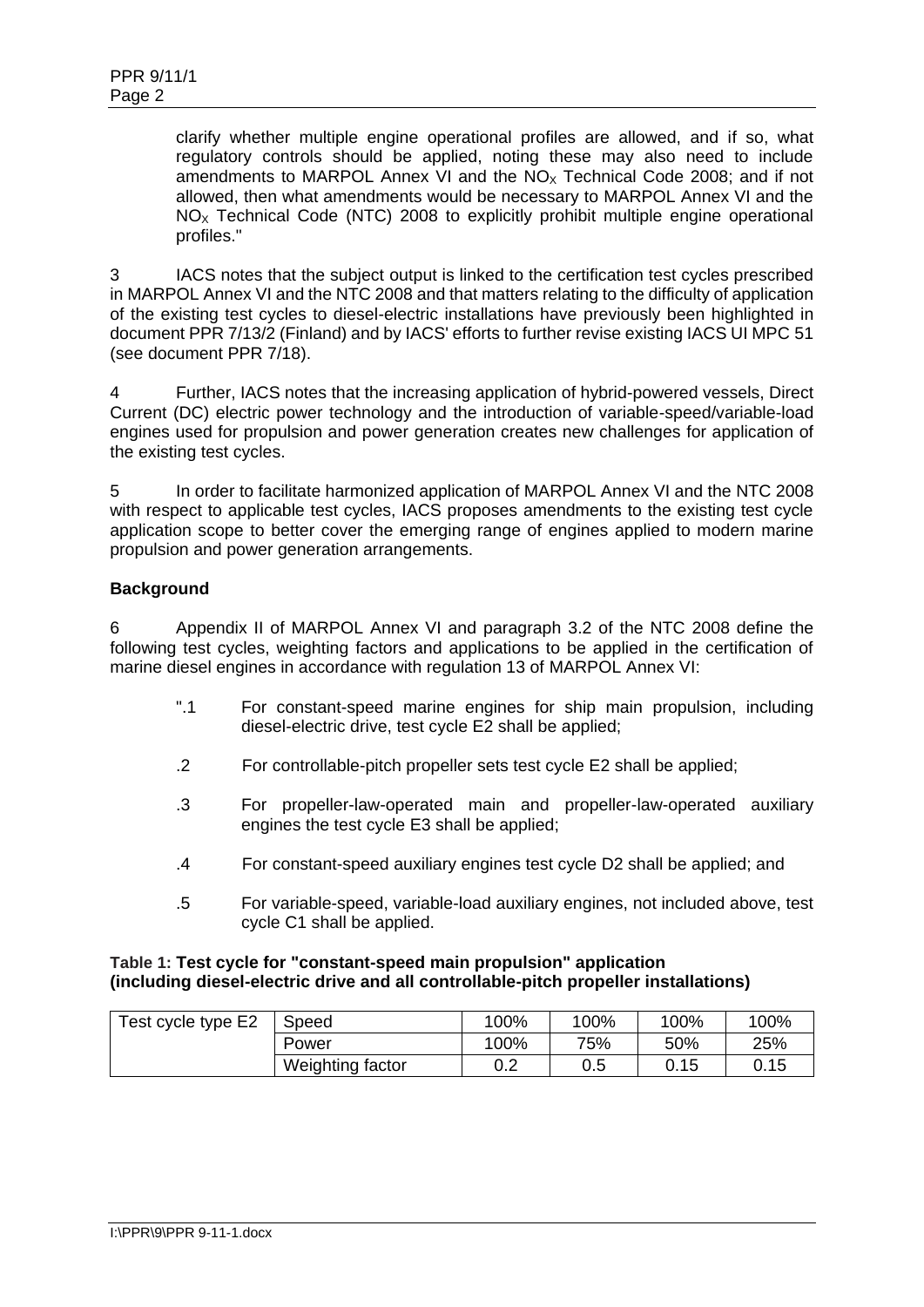#### **Table 2: Test cycle for "propeller-law-operated main and propeller-law-operated auxiliary engine" application**

| Test cycle type E3 | Speed            | 100% | 91% | 80%  | 63%  |
|--------------------|------------------|------|-----|------|------|
|                    | Power            | 100% | 75% | 50%  | 25%  |
|                    | Weighting factor | 0.2  | 0.5 | 0.15 | 0.15 |

#### **Table 3: Test cycle for "constant-speed auxiliary engine" application**

| Test cycle type D2 | Speed            | 100% | 100% | 100% | 100% | 100% |
|--------------------|------------------|------|------|------|------|------|
|                    | Power            | 100% | 75%  | 50%  | 25%  | 10%  |
|                    | Weighting factor | 0.05 | 0.25 | 0.3  | 0.3  |      |

#### **Table 4: Test cycle for "variable-speed and variable-load auxiliary engine" application**

| Test<br>cycle          | Speed               | Rated |      |      |     | Intermediate |     |     | Idle      |
|------------------------|---------------------|-------|------|------|-----|--------------|-----|-----|-----------|
| type<br>C <sub>1</sub> | <b>Forque</b>       | 100%  | 75%  | 50%  | 10% | 100%         | 75% | 50% | 0%        |
|                        | Weighting<br>factor | 0.15  | 0.15 | 0.15 | 0.1 | 0.1          | 0.1 | 0.1 | 0.15<br>. |

### **Discussion**

7 The above test cycles are derived from ISO 8178-4, "Reciprocating internal combustion engines – Exhaust emission measurement, Part 4: Steady-state and transient test cycles for different engine applications". IACS notes that the latest revision of this standard was published in 2020; MARPOL Annex VI and the NTC 2008 only apply steady state test cycles and only utilize some of the available test cycles and test cycle selection methodology given in ISO 8178-4.

8 With regard to the E3 test cycle, ISO 8178-4 recognizes that these engines are mainly operated slightly above or below their propeller curve.

9 IACS understands that engines used to drive electrical generators and operated solely according to the propeller law, for example, where applied to DC power generation systems, would be certified to the E3 test cycle, since these are by definition "propeller-law-operated auxiliary engines".

10 From the above test cycles IACS notes that diesel-electric applications are only referenced under the E2 test cycle and that the C1 test cycle is limited to auxiliary engine applications. This is limiting for the aforementioned variable-speed/variable-load engines that are optimized to deliver low fuel consumption in generator or propulsion applications and whose speed/torque operation points may, or may not, match E3 propeller curve or the C1 test cycle in operation.

11 IACS also notes that in ISO 8178-4:2007 the C1 test cycle was intended for "off-road vehicles, diesel powered off-road industrial equipment", and from ISO 8178-4:2017 it has been intended for "compression-ignition engine powered non-road machinery and industrial equipment", with some of the typical application examples including industrial drilling rigs, compressors, loaders, bulldozers, crawler tractors, forklifts, aerial lifts, mobile cranes and similar. It is the least applied of MARPOL Annex VI test cycles, but IACS members have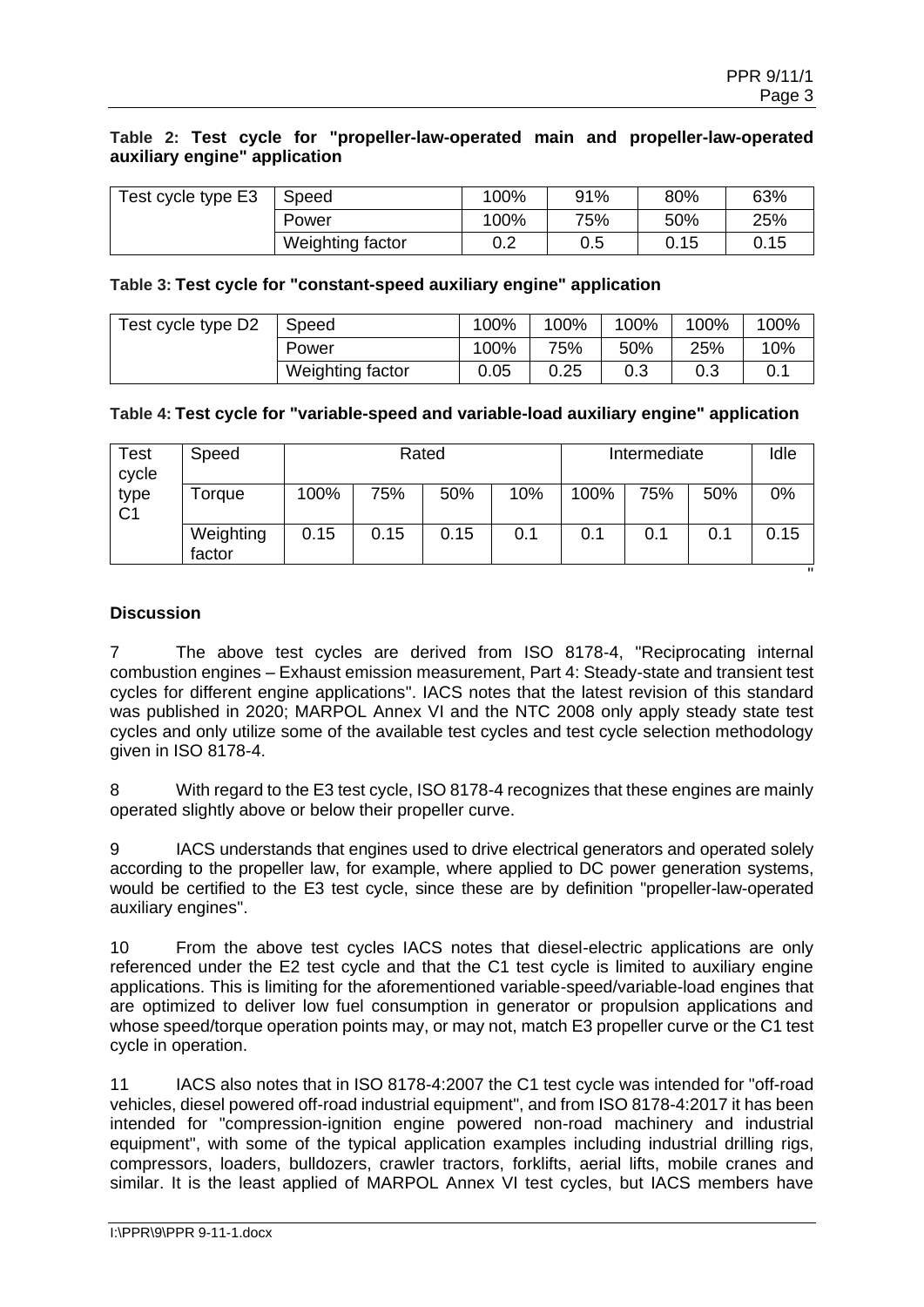certified marine engines to the C1 test cycle where they are applied to variable-speed/variable-load applications, for example driving large pumping or compressor equipment. However, for many hybrid applications using variable-speed/variable-load engines, the existing C1 weighting factors may not be representative of the engine operational profile.

12 Criteria for the selection of the C1 test cycle intermediate speed is given in paragraph 3.2.8 of the NTC 2008, which are derived from and consistent with the criteria given in ISO 8178-4.

13 From ISO 8178-4, IACS further notes that the principle of test cycle standardization is to group applications with similar engine operating characteristics in order to reduce the number of test cycles to a minimum, but ensure that the test cycles are representative of actual engine operation. This is particularly relevant for the IMO test cycle regime, which is only steady state, and therefore the weighting factors provide the expected typical operational time at each part of the speed/load map, to provide representative real world cycle weighted emissions.

14 As per paragraph 4.3.10.5 of the NTC 2008, if an alternative standard or a different test cycle than that allowed by the NTC 2008 is to be applied, then the manufacturer must prove to the Administration that the weighted average  $NO<sub>x</sub>$  emissions for the appropriate test cycles fall within the relevant limit values under regulation 13 of MARPOL Annex VI and the NTC 2008 before the Administration may issue an EIAPP certificate. IACS notes that there is no reference to ISO 8178-4 within this requirement, as a possible international standard, which is acceptable to the Organization (that may assist an Administration in assessing an alternative standard or different test cycle) and also that there are no guidelines in place to assist the manufacturer or the Administration in application of this.

# **Proposal**

15 While it may take some time to fully conclude the discussions under this multiple Engine Operational profiles work item, IACS believes there is merit in an expedited amendment of MARPOL Annex VI and the NTC 2008 to facilitate harmonized application of the existing test cycle regimes for variable-speed/variable-load engines. On that basis, IACS proposes to expand the scope of the E3 and C1 test cycles to allow application to diesel-electric configurations, where variable-speed/variable-load engines may operate more closely with those speed/load curves, operating points and associated test cycles, as follows \* :

.1 MARPOL Annex VI:

…

"Appendix II **Test cycles and weighting factors (regulation 13)**

> .3 For propeller-law-operated main and propeller-law operated auxiliary engines, including diesel-electric drive, the test cycle E3 shall be applied;

> .5 For variable-speed, variable-load auxiliary engines, not included above, test cycle C1 shall be applied.

…

<sup>…</sup>

Tracked changes are indicated using "strikeout" for deleted text and "grey shading" to highlight all modifications and new insertions, including deleted text.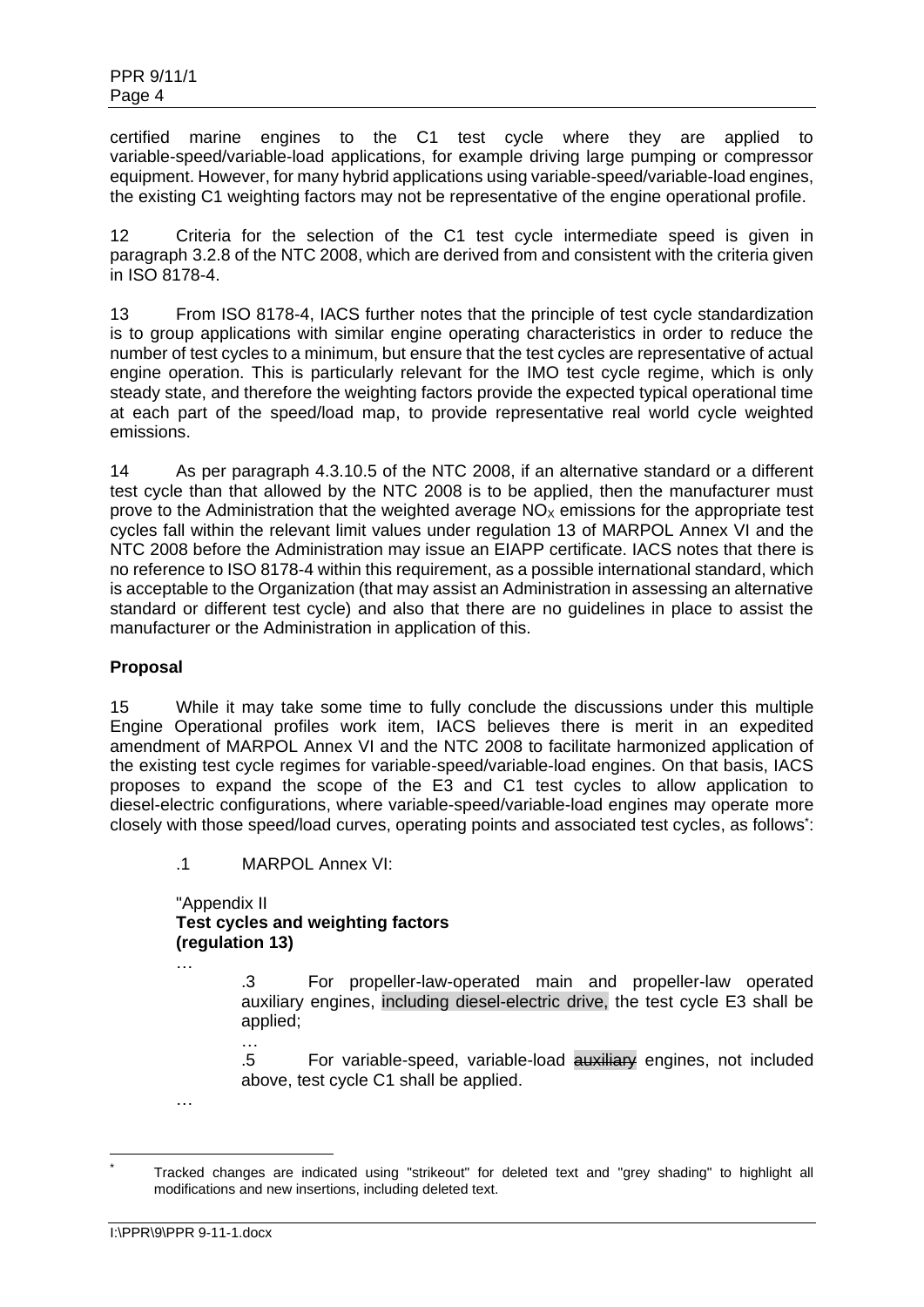Test cycle for *propeller-law-operated main* and *propeller-law-operated auxiliary engine* application (including diesel-electric drive)

… Test cycle for *variable-speed and variable-load auxiliary engine* application…".

.2  $NO<sub>x</sub>$  Technical Code 2008:

"3.2.4 For propeller-law-operated main and propeller-law-operated auxiliary engines, including diesel-electric drive, test cycle E3 shall be applied in accordance with table 2.

### Table 2

#### Test cycle for "Propeller-law-operated main and propeller-law-operated auxiliary engine" application (including diesel-electric installations)

…

3.2.6 For variable-speed, variable-load auxiliary engines not included above, test cycle C1 shall be applied in accordance with table 4.

Table 4 Test cycle for "Variable-speed, variable-load **auxiliary** engine" application."

### **Confirmation and further discussion**

16 In addition to the above proposals, IACS seeks confirmation from the Sub-Committee regarding its understanding outlined in paragraph 9 above, that engines used to drive electrical generators and operated solely according to the propeller law would be certified to the E3 test cycle.

17 With regard to the suitability of the C1 weighting factors for variable-speed/variable-load power generation and propulsion applications identified in paragraph 11 above, IACS provides the following as one, of many possible, alternative weighting factors that may be applied to C1 applications depending on how the particular engine loading is controlled.

| Test cycle | Speed               | Rated |      |      |      | Intermediate |      | Idle |      |
|------------|---------------------|-------|------|------|------|--------------|------|------|------|
| type C1b   | Torque              | 100%  | 75%  | 50%  | 10%  | 100%         | 75%  | 50%  | 0%   |
|            | Weighting<br>factor | 0.05  | 0.25 | 0.20 | 0.05 | 0.05         | 0.20 | 0.15 | 0.05 |

18 Furthermore, IACS notes that ISO 8178-4 includes a D1 test cycle, which is intended to be applied to power plants, and is copied below for reference.

| Test cycle | Speed            | 100% | 100% | 100% |  |
|------------|------------------|------|------|------|--|
| type D1    | Power            | 100% | 75%  | 50%  |  |
|            | Weighting factor | 0.3  | 0.5  | 0.2  |  |